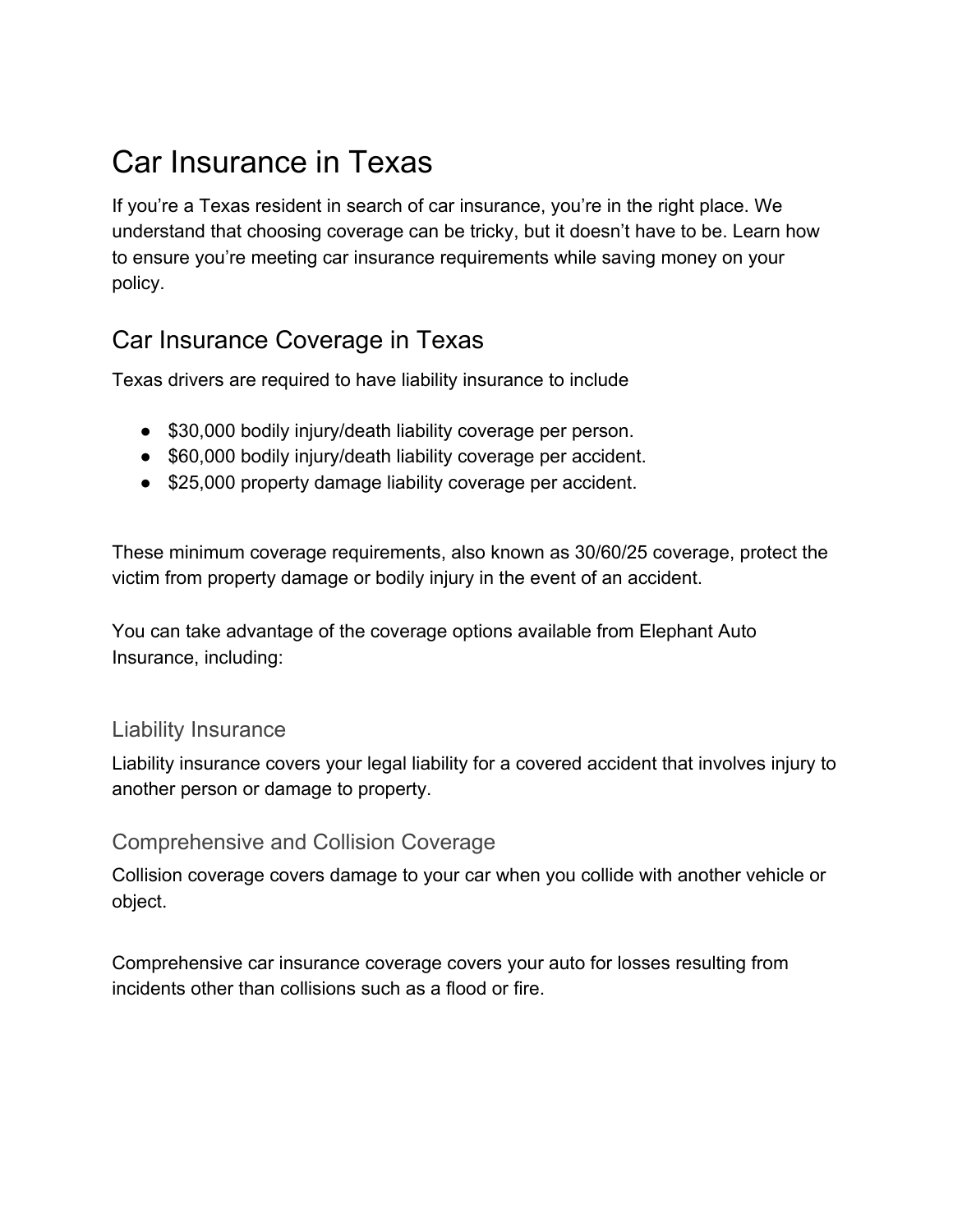#### Personal Injury Protection Insurance

Personal injury protection, also known as PIP coverage, covers medical expenses regardless of who's at fault and often includes lost wages.

#### Uninsured/Underinsured Motorist

When the person at fault for an accident does not have motor insurance, Uninsured Motorist, and Uninsured Motorist Bodily Injury coverage will cover damages, medical treatment, and lost wages.

If your injury expenses exceed the at-fault party's liability limits, you can use Underinsured Motorist Bodily Injury coverage to pay for the amount not covered by the at-fault person's insurance.

#### Medical Payments Coverage

Medical Payments coverage pays the cost of necessary medical care resulting from injuries you and your passengers receive as a result of an auto accident, regardless of who is at fault.

Coverage is also provided to the insured and resident relatives, while they are riding in someone else's car at the time of the accident or hit as a pedestrian.

#### Rental Reimbursement

Rental Reimbursement provides rental car coverage if your car isn't driveable for more than 24 hours because of a claim covered under Comprehensive or Collision coverage.

#### Towing/Roadside Assistance

Whether it's a flat tire or a dead battery, Elephant wants to make sure you're protected. Being broken down on the side of the road is never convenient, but our Roadside coverage tries to make it a little less stressful.

## Factors That Impact Your Car Insurance Rate in Texas

Your car insurance rate is dependent on many variables. Here are a few factors that help determine your insurance rate.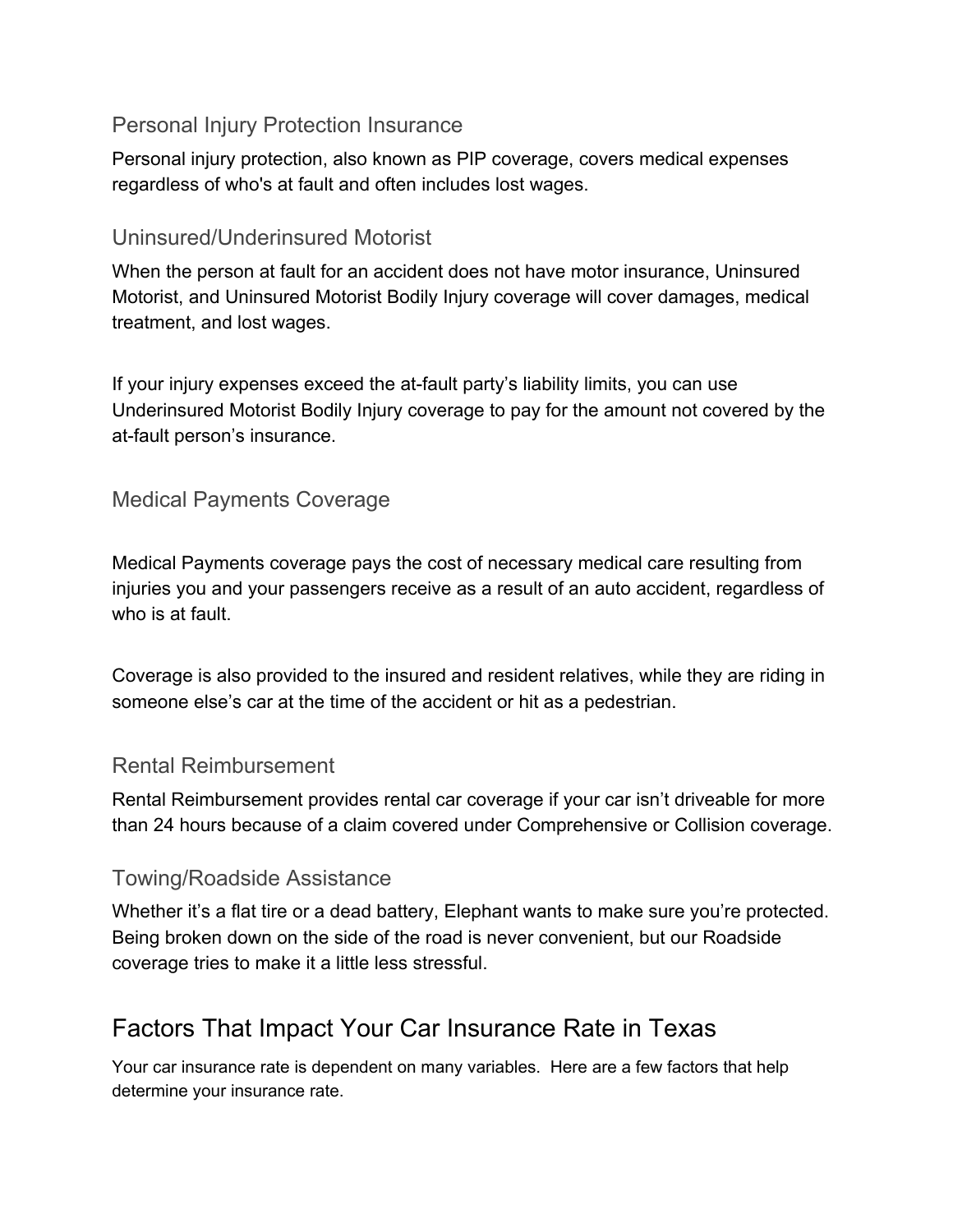#### Driving Record

Frequent accidents, tickets, and insurance claims alert the insurance company that you are a high-risk driver, and your rate will likely be higher than a driver with a clean record.

#### Credit Score

While no specific score leads to lower or higher insurance rates, in general, you will pay more with a lower credit score.

#### Vehicle Usage

If you have a long commute, drive frequently, or use your vehicle for business, you will likely pay higher rates. If you don't drive often, work from home, or park in a garage or covered carport, you could qualify for a rate reduction.

### Type of Vehicle

The type of vehicle you drive can impact your insurance rate. Cars that are older, smaller, have a lower safety rating, are more expensive to repair, or are considered luxury vehicles often require higher premiums.

#### Rate Trends

Car insurance rates sometimes trend up or down. The premium you pay will depend on these overall rate trends.

#### State Discounts

You can take advantage of the many discount programs offered by Elephant Insurance including

- Multi-car discount
- Responsible driver discount
- Good student discount
- Paperless account discount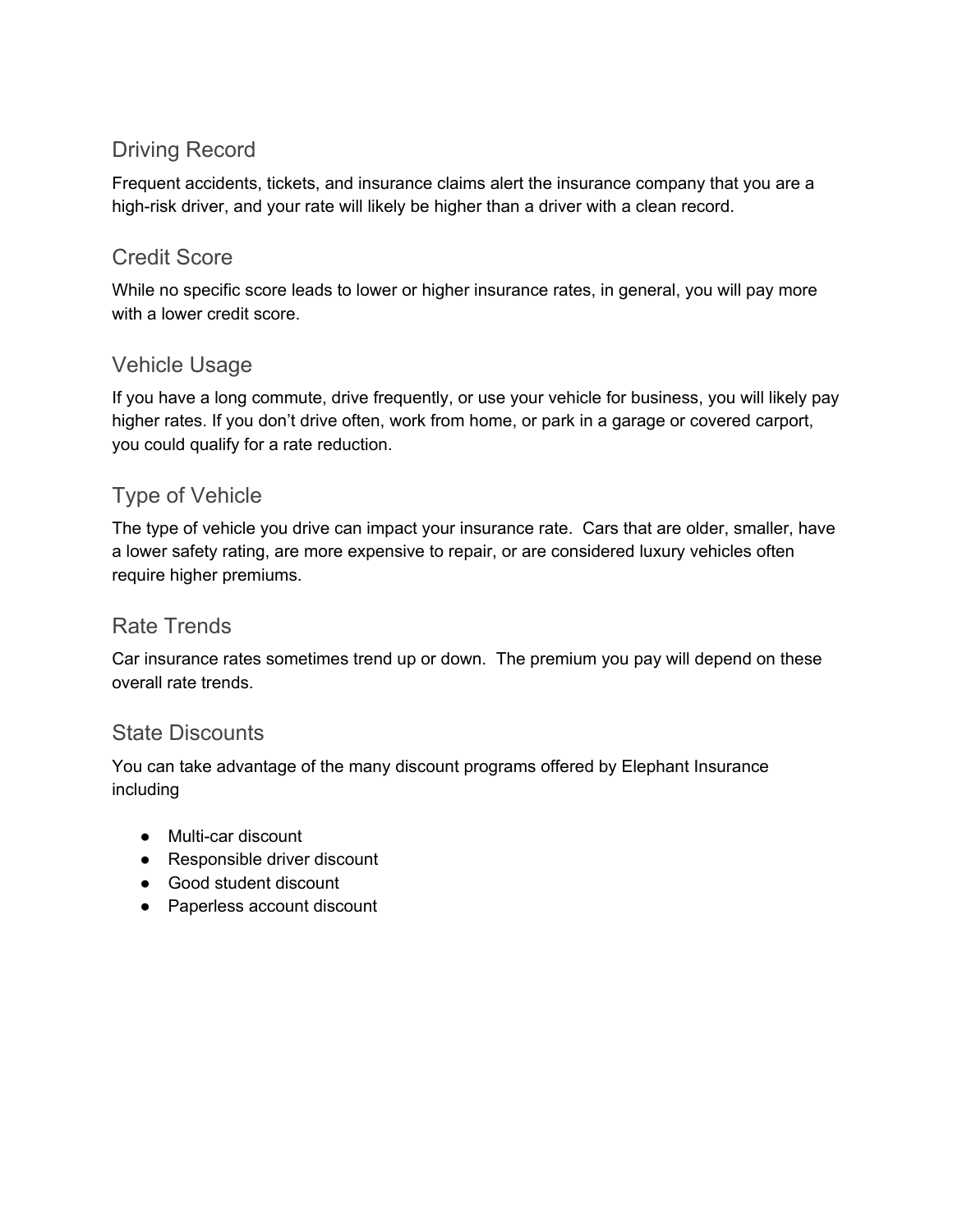# Texas Car Insurance State Requirements & Penalties

Texas drivers are required to have 30/60/25 car insurance coverage.

Some states require additional coverage, including

- Medical benefit coverage
- Uninsured/underinsured motorist coverage
- Uninsured motorist property damage coverage
- Personal injury protection
- Death liability.

There are options to legally drive without insurance though many who do so don't follow protocol, which is an expensive mistake.

In Texas, first-time offenders can be charged fines totaling more than \$1,000. If you become a repeat offender, you risk getting your license revoked and your car impounded.

### Other Car Insurance Options in Texas

If you opt out of getting a traditional car insurance policy, here are your alternatives.

- **Deposit of Cash/Security with the Comptroller:** This is the most common option requiring you to have \$55,000 set aside in cash or certificate of deposit (CD) with the Texas Comptroller.
- **● Surety Bond:** A surety bond requires that two other people insure you based on the state minimum requirements and agree to pay costs associated with an accident deemed your fault if you fail to do so.
- **● Deposit of Cash/Cashier's Check with County Judge:** This option requires that you make a \$55.000 deposit with the county judge in case it's needed to cover accident-related expenses.
- **Certificate of Self-Insurance:** If your company owns more than 26 cars, you can become self-insured instead of using a traditional policy. You must provide proof that you're making more than \$225,000 in monthly net assets along with other documentation.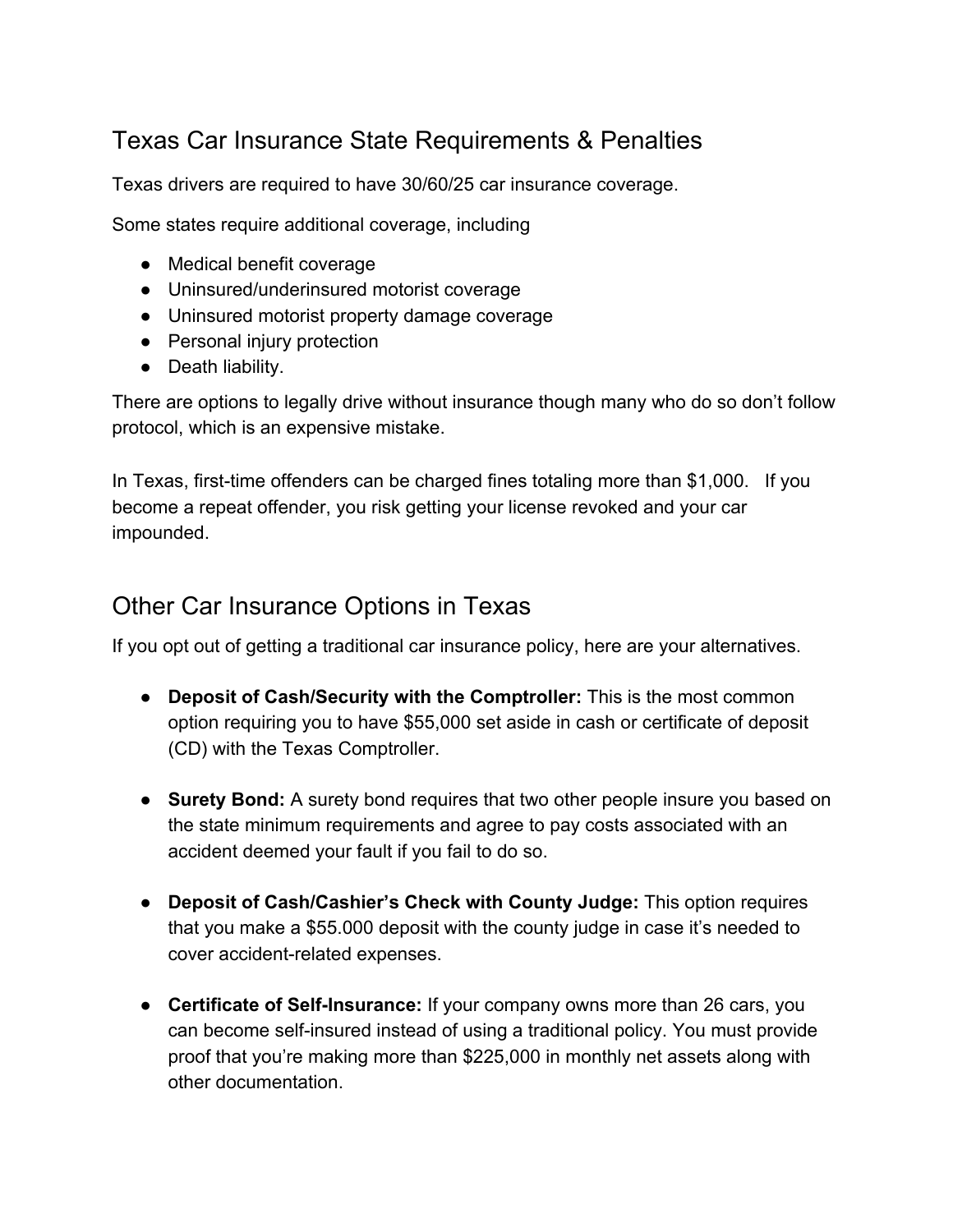#### Texas Car Insurance and Driving Laws

Insurance companies are required by law to provide fair, reasonable rates to all eligible drivers. There are some laws that impact qualifying for insurance and your rates.

**CLUE:** Most companies review the Comprehensive Loss Underwriting Exchange (CLUE) to review your claims history. This information can help a company determine your rates.

**SR-22:** If you're found guilty of certain traffic offenses, such as driving under the influence or getting too many traffic violations, you could be required to file an SR-22 form to reinstate or maintain your driving privileges. You will likely see an increase in your premium due to the violation.

**Traffic Offenses:** If you receive a moving violation, DUI, license suspension, or revocation you will likely pay higher car insurance premiums.

**Out of State Violations:** Most states share out of state violations with the driver's home state. Once your insurance company is notified, they will determine whether the violation will impact your premium.

# Texas Car Insurance FAQs

Here are a few frequently asked questions about Elephant Insurance policies

#### **When are payments taken?**

Payments are processed via electronic transaction every month on or shortly after your due date. However, some banks may place temporary holds on deposits you make to your account, so make sure that your account has enough funds to cover your payment by the close of business two (2) days before your due date.

#### **What steps does Elephant take to make sure my information is secure?**

Elephant takes your security very seriously. To prevent cases of fraud and identity theft, Elephant encrypts all payment information that we receive. Only a select group within our Billing Department is allowed to access this information. Also, every payment request sent to our bank is encrypted for your security.